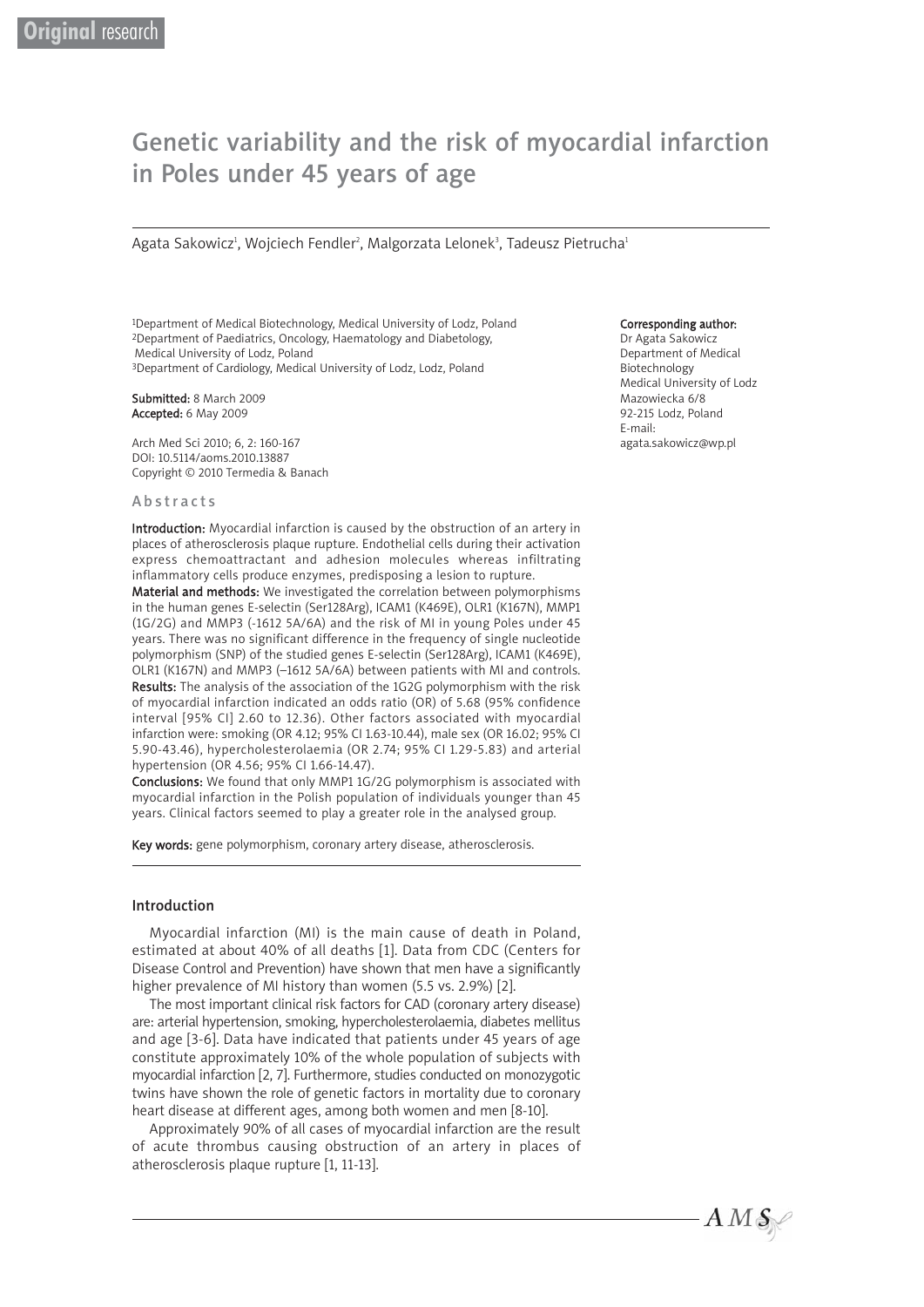Arteriogenesis requires an inflammatory process which is started by endothelial dysfunction and its activation [14]. This activation is related to increased expression of chemoattractant cytokines and adhesion molecules (E-selectin, ICAM1, VCAM). E-selectin and ICAM1 play an important role in the rolling of leukocytes on activated endothelial cells and may also participate in the transition to stable adhesion that precedes transmigration [15, 16]. Amino acid change from serine (S) to arginine (R) in codon 128 (S128R) in the EGF (amino-terminal lectinlike) domain of the E-selectin gene changes the protein structure, as well as its function [17]. Yoshida *et al.* found that Ser128Arg mutation of E-selectin significantly enhanced its adhesion to leukocytes under physiological flow conditions, which may play a role in the development of atherosclerosis [15].

Intercellular adhesion molecule-1 (ICAM1) is related to the adhesion of circulating leukocytes to the activated endothelium. The K469E polymorphism represents a change of amino acid, which occurs in Ig domain 5. E469 increases the adhesion of circulating leukocytes to the activated endothelium, which is related to the development of atherosclerosis [16].

The production of leukocyte binding molecules (E-selectin, ICAM1) is induced by oxidized LDL bound with their receptor ORL-1 on the surface of the endothelium [18]. The G501C genotype of the OLR1 gene which resulted in the missense mutation of K167N in the extracellular ligand-binding domain of the LOX-1 protein may affect the binding affinity between Ox-LDL and LOX-1. Tatsuguchi *et al*. and Hattori *et al.* found that carriers of the C allele have higher risk of MI or CAD than GG homozygotes [18, 19].

The mechanism leads to the recruitment and adhesion of inflammatory cells to the endothelium. Migration of the monocytes and their transformation into macrophages leads to the increased expression of scavenger receptors on their surface. Macrophages use them to bind modified LDL and transform themselves into foam cells, which are the main component of an atherosclerotic lesion. Apart from foam cells, the lesions contain numerous other inflammatory cells, smooth muscle cells and the extracellular matrix (collagen, elastin and proteoglycans). Macrophages and smooth muscle cells produce the metalloproteinases (MMPs). MMPs, particularly MMP1, MMP2, MMP3 and MMP9, are involved in the degradation of extracellular matrix, resulting in weakening of the fibrous cap and the subsequent destabilization of atherosclerotic lesions [20-22]. MMP1 can degrade collagens type I and III and its expression significantly increases in atherosclerotic plaque characterized by having a thin fibrous cap [23]. The MMP1 GG/GG polymorphism is associated with enhanced translation into functional MMP1 [24], so we postulated that this polymorphism can promote atherosclerotic plaque rupture.

MMP3 has a broad substrate spectrum, which includes most major constituents of the arterial wall, such as fibronectin, type IV, V, IX, and X collagens, gelatin, laminins, elastin, and proteoglycan proteins [21]. The 5A/6A polymorphism in the promoter has been shown to have an effect on MMP3 expression. The 5A allele is related to higher transcriptional activity than 6A [25]. Some studies have found that 5A/5A homozygotes have significantly higher risk of MI than non-carriers [26, 27].

Recently, we have examined the relation between the polymorphism of human genes E-selectin (Ser128Arg), ICAM1 (K469E), OLR1 (K167N), MMP1 (1G/2G) and MMP3 (-1612 5A/6A) and the risk of MI in young Poles aged 45 years or less.

#### Material and method

## Study population

Blood samples were collected from 163 unrelated patients with myocardial infarction in whom the first incident of MI occurred before 45 years of age. All subjects were white Caucasians and showed no typical symptoms of CAD before the first incident of MI. Myocardial infarction was confirmed by chest pain associated with specific ischaemic ECG changes, high serum troponin (T or I) and increased CKMB activity. All participants reported having undergone coronary angiography during their first hospitalization to determine the level of atherosclerotic lesion progression. The coronary segments (right coronary artery: proximal, middle, distal; left main coronary artery; left anterior descending artery; two segments of diagonal branches, left circumflex artery and marginal branches), identified visually as abnormal, were measured quantitatively.

The control group consisted of 140 unrelated, asymptomatic, apparently healthy subjects. The inclusion criteria for the control group were set as follows: age > 45 years, no symptoms of CAD and a SCORE index below 4%. The SCORE (Systematic Coronary Risk Evaluation) and the SCORECARD allow the estimation of fatal coronary risk in asymptomatic, apparently healthy subjects. Those who are at 4% and lower have low risk of developing fatal cardiovascular events [28]. Arterial hypertension according to WHO/ISH criteria [29], hypercholesterolaemia (elevated total serum cholesterol levels > 200 mg/dl) and the habit of smoking were not exclusion criteria.

All controls without symptoms of CAD were recruited from the same geographical region as the patients.

Patients and controls with diabetes mellitus were not enrolled in the study. We also collected information about positive MI or CAD family history of the first degree, smoking habit and blood pressure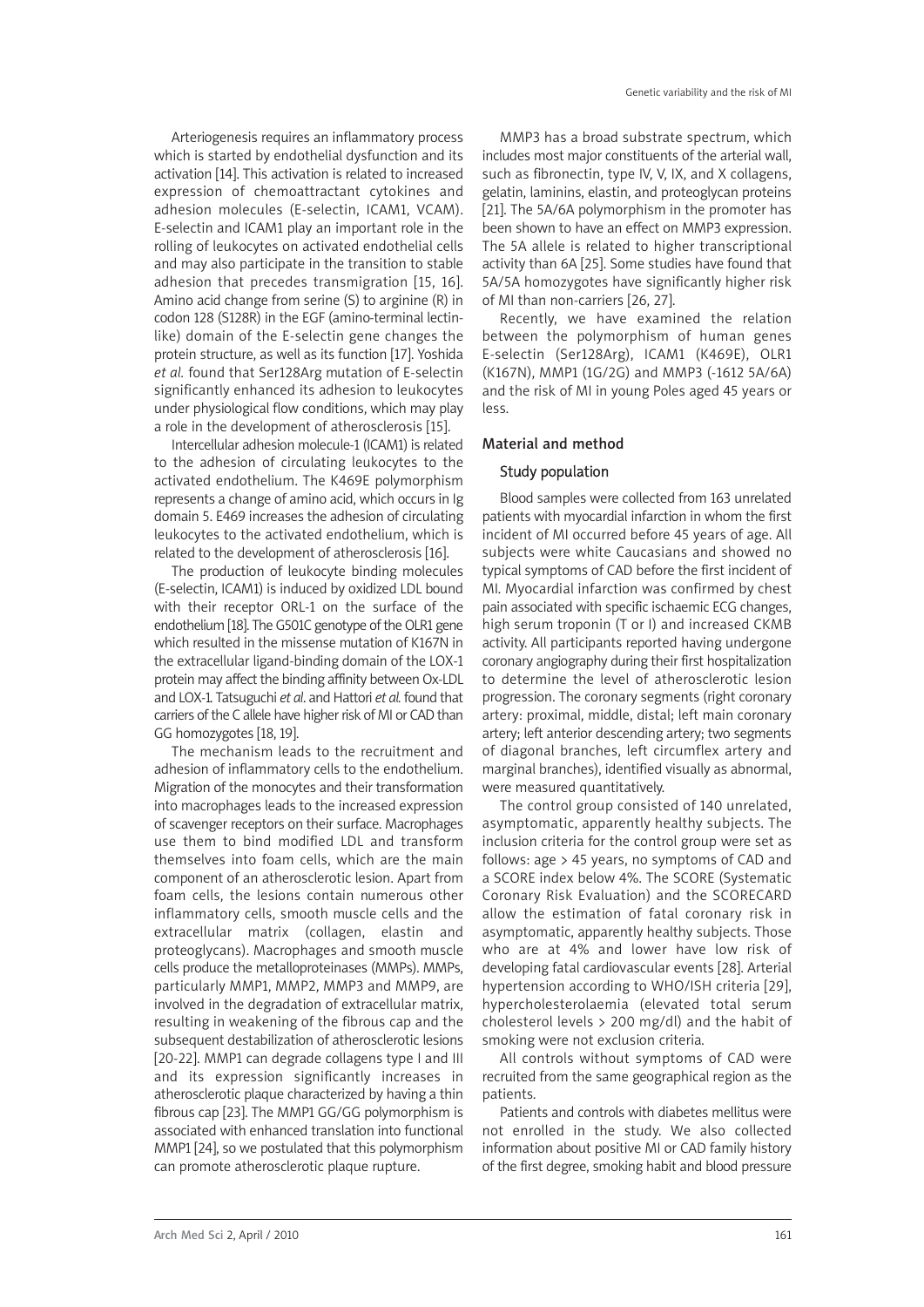(with respect to patients all information was related to the period before the first CAD incidence).

The Institutional Ethics Committee has approved of the study protocol and the size of samples. All participants were obliged to sign an informed consent form prior to enrolment in the study.

## Genotype determination

Venous blood from all individuals in the study was collected into vials containing 3.2% sodium citrate. The samples were stored frozen at –20°C until the extraction of DNA. Genomic DNA was extracted from blood leukocytes using standard methods (phenol/chloroform).

The samples of 100 ng genomic DNA template and 50 pM of each primer were used in the polymerase chain reaction (PCR). Denaturation was performed at 94°C for 60 s and annealing at 55-60°C for 60 s, with extension at 72°C for 45 s with a 30-cycle amplification. DNA amplification was followed by restriction enzymes digestion and agarose gel electrophoresis (restriction fragment length polymorphism – RFLP). Primers for all examined polymorphic sites are presented in Table I.

# Statistical analysis

Age was expressed as median and interquartile range (IQR) due to non-normal distribution. Nominal data were expressed as percentages or fractions. Frequency of alleles was tested against the Hardy-Weinberg equilibrium. The Pearson  $\chi^2$ , Yates corrected  $\chi^2$  or Fisher exact test was used for data comparisons depending on the number of cases. Logistic regression analysis was performed to determine the association of particular factors with the incidence of a myocardial infarct prior to 45 years of age. Univariate comparisons were performed for all analysed factors, and the factors with *p* values < 0.15 were entered into a multivariate backward, stepwise model. A *p* value of < 0.05 was deemed as statistically significant in multivariate analysis. Statistica 7.0 and MedCalc 8.0 statistical packages were used for all computations.

### Results

During the study period, a group of 163 eligible patients and 140 controls were enrolled. The analysed clinical factors such as hypertension, hypercholesterolaemia and smoking (past or active) were more frequent in the study group than in the controls. In our research we had individuals with a past or active smoking habit. However, in the control group only 2 out of 82 smokers were past smokers. The study group consisted of 142 past or active smokers, 75 of whom were past smokers but they stopped smoking only after the first incident of myocardial infarction. Due to this fact we did not separate smokers into two groups of past and active ones. The patients in the study group were younger than the controls and in the MI group there were more males compared with healthy participants (83.4 vs. 47.1%). Detailed characteristics of the studied groups are presented in Table II.

Table I. Primers and restriction enzymes used for the detection of the sequence variants

| Gene       | <b>SNP</b>    | <b>Primers</b>                                                                             | <b>Restriction enzyme</b> | Reference                      |
|------------|---------------|--------------------------------------------------------------------------------------------|---------------------------|--------------------------------|
| E-selectin | Ser128Arg     | For 5'-ATGGCACTCTGTAGGACTGCT-3'<br>Rev 5'-GTCTCAGCTCACGATCACCAT-3'                         | Pstl                      | Ye et al. (1999) [30]          |
| ICAM1      | K469E         | For 5' AGGATGGCACTTTCCCACT-3'<br>Rev 5' GGCTCACTCACAGAGCACAT-3'                            | <b>BstUI</b>              | Yokoyama et al. (2005) [14]    |
| OLR1       | K167N         | For 5'-GGCTCATTTAACTGGGAAAG-3'<br>Rev 5'-CCGTCCAAGGTCATACACAA-3'                           | NlaIV                     | Trabetti et al. (2006) [31]    |
| MMP1       | $-16071$ G/2G | For 5'-TCGTGAGAATGTCTTCCCATT-3'<br>Rev 5'-TCTTGGATTGATTTGAGATAAGT<br>GAAATC-3'             | Xmnl                      | Dunleavey et al. (2000)<br> 32 |
| MMP3       | $-1612$ 5A/6A | For 5'- CTTCCTGGAATTCACATCACT GCCACCACT -3'<br>Rev 5'-GGTTCTCCATTCCTTTGATGG GGGGAAAGA – 5' | Tth <sub>11</sub>         | Agostino et al. (2000) [33]    |

Table II. Detailed characteristics of the studied population

| Characteristic                         | Study group     | Control group  | Value of p |
|----------------------------------------|-----------------|----------------|------------|
| Age                                    | $41 + 49$       | $54 + 8.6$     | < 0.0001   |
| Male sex (fraction and %)              | 136/163 (83.4%) | 66/140 (47.1%) | < 0.001    |
| Smokers (fraction and %)               | 142/163 (87.1%) | 82/140 (58.6%) | < 0.001    |
| Arterial hypertension (fraction and %) | 62/163 (38%)    | 21/140 (15.0%) | < 0.001    |
| Hypercholesterolaemia (fraction and %) | 93/151 (57.1%)  | 44/140 (31.4%) | & 0.001    |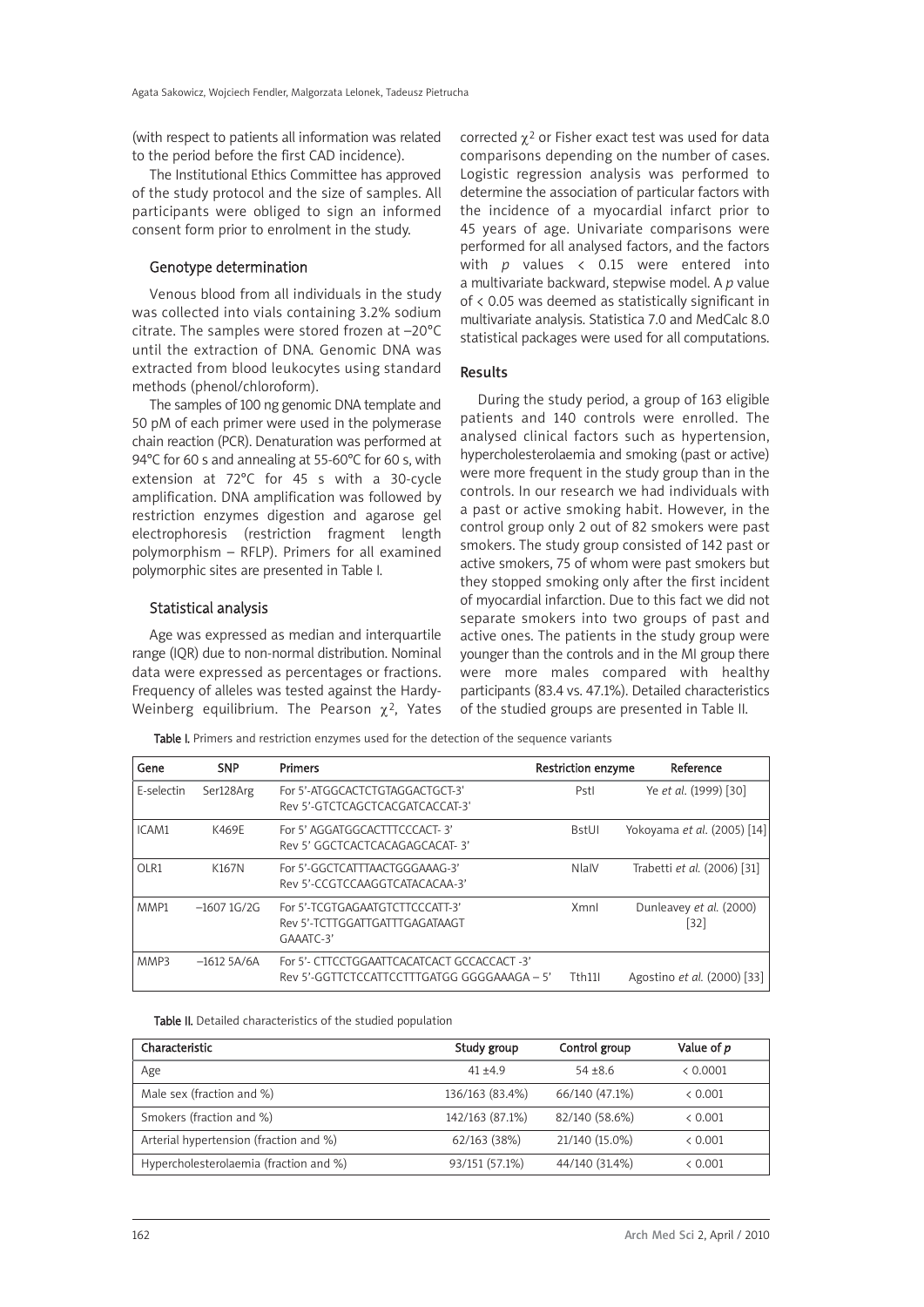Full genetic screening of E-selectin, ICAM1, OLR1, MMP1 and MMP3 genes was performed in 276, 291, 280, 216 and 235 participants (study and control) respectively. The discrepancy between the results of genetic screening for both groups results from the impossibility of obtaining satisfactory quality findings of some samples. The frequency of E-selectin, ICAM1, OLR1, MMP1 and MMP3 alleles and genotypes is given in Table III.

The genotypes represent homozygotes of the more frequent allele (A/A), heterozygotes (A/a) and minor allele homozygotes (a/a). All values are given as Ns. (H-W E – Hardy-Weinberg equilibrium, a *p* < 0.05 suggests non-random distribution of alleles in the group.)

No statistically significant difference was observed in genotype frequencies for E-selectin, ICAM1, OLR1 and MMP3 polymorphisms in the study and the control group. The genotype distribution of the E-selectin (A561C  $\rightarrow$  Ser128Arg) polymorphism was:  $AC + CC$  28.3% for the study group vs. 25% for the controls. For ICAM1 (K468E) the percentage of patients who had either KE or EE genotypes was 66.3 vs. 63.4% for the controls. For OLR1 (K167N) the distribution of genotypes was as follows:  $KN + NN$  14.3% for the study group vs. 16.5% for the controls. For MMP3 (–1612 5A/6A) it was  $5A/6A + 6A/6A$  37.1% for the MI group vs. 35.3% for the controls. Comparisons of minor allele carriage frequencies are presented in Table IV.

The frequency of MMP1 alleles deviated significantly from values expected from the Hardy-Weinberg equilibrium. Only the MMP1 GG allele carriage differed in frequency between the compared groups. The results for univariate and multivariate analysis of the GG allele in MMP1 were OR 3.6995, 95% CI 2.1026-6.5062, *p* = 0.001 and OR 5.6751, 95% CI 2.6035-12.3609, *p* = 0.0001, respectively. Tables V and VI show the results of univariate and multivariate logistic regression analyses. The carriage of the GG allele in MMP1 was the only evaluated genetic factor associated with the incidence of myocardial infarct, and showed significantly increased risk of MI. We did not consider age in the univariate and multivariate logistic regression because in our study age is not a risk factor of MI but it is a criterion of group selection.

The following analysed clinical factors increased the risk of early myocardial infarction: male sex (OR 16.02; 95% CI 5.90-43.46), smoking habit (OR 4.12; 95% CI 1.63-10.44), arterial hypertension (OR 4.56; 95% CI 1.66-14.47) and hypercholesterolaemia (OR 2.74; 95% CI 1.29-5.83).

## Discussion

The aim of this study was to investigate functional polymorphisms in the genes related to atherosclerosis to elucidate their impact on myocardial infarction in young Poles under 45 years of age. The polymorphism association study was related to 5 different genes: E-selectin (Ser128Arg), ICAM1 (K469E), OLR1 (K167N), MMP1 (–1607 1G/2G) and MMP3 (–1612 5A/6A). Previous studies have shown that these polymorphisms are implicated in

| Gene                      | Minor allele frequency | A/A              | A/a             | a/a            | P value of H-W E testing |
|---------------------------|------------------------|------------------|-----------------|----------------|--------------------------|
| E-selectin<br>(Ser128Arg) | 14.3% 128Arg           | 102<br>(Ser/Ser) | 29<br>(Ser/Arg) | 5<br>(Arg/Arg) | 0.12                     |
| ICAM1<br>(K469E)          | 37.0% 469E             | 48<br>(K/K)      | 69<br>(K/E)     | 14<br>(E/E)    | 0.14                     |
| OLR1<br>(K167N)           | 8.9% 167N              | 106<br>(K/K)     | 20<br>K/N       | (N/N)          | 0.97                     |
| MMP1<br>$(-16071G/2G)$    | 35.2% (-1607 1G)       | 41<br>(2G/2G)    | 61<br>(1G/2G)   | 6<br>(1G/1G)   | 0.001                    |
| MMP3<br>$(-1612 5A/6A)$   | 19.3% (-1612 5A)       | 77<br>(6A/6A)    | 38<br>(5A/6A)   | 4<br>(5A/5A)   | 0.79                     |

Table III. Frequencies of particular alleles and genotypes in the control group

Table IV. Minor allele carriage frequencies in cases and controls

| Gene       | Study group     | Control group  | Value of p |  |
|------------|-----------------|----------------|------------|--|
| E-selectin | 46/162 (28.3%)  | 34/136 (25%)   | 0.59       |  |
| ICAM1      | 106/160 (66.3%) | 83/131 (63.4%) | 0.63       |  |
| OLR1       | 22/153 (14.3%)  | 21/127 (16.5%) | 0.62       |  |
| MMP1       | 33/98 (33.7%)   | 77/118 (65.3%) | < 0.001    |  |
| MMP3       | 43/116 (37.1%)  | 42/119 (35.3%) | 0.78       |  |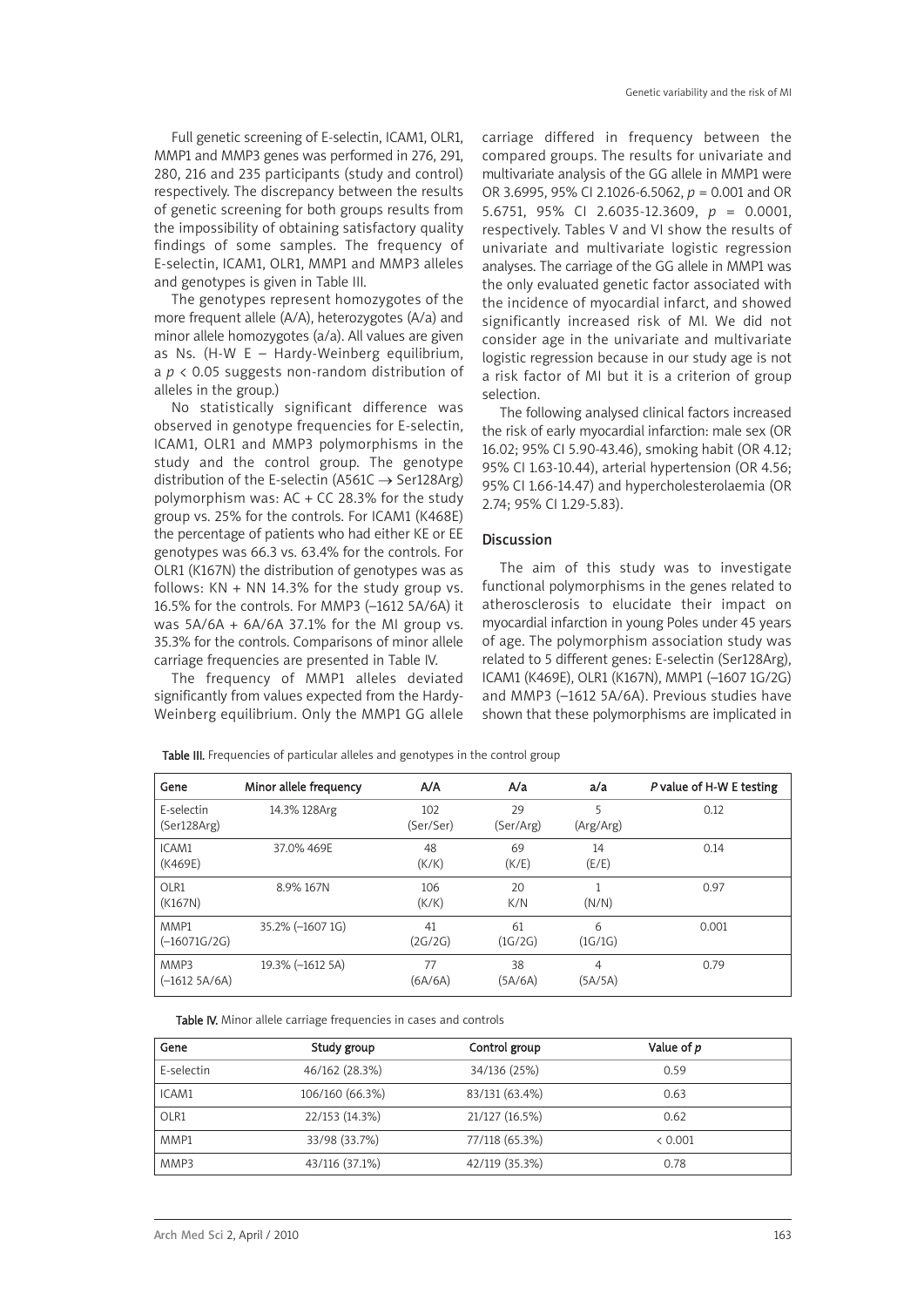| <b>Table V.</b> Univariate logistic regression results of factors tested for association with myocardial infarction under |  |
|---------------------------------------------------------------------------------------------------------------------------|--|
| 45 years of age (95%CI – 95% confidence interval)                                                                         |  |

| Variable                            | Odds ratio | 95% CI        | Value of p |
|-------------------------------------|------------|---------------|------------|
| Scavenger receptor N allele carrier | 0.8477     | 0.4423-1.6246 | 0.61       |
| E-selectin C allele carrier         | 1.1897     | 0.7094-1.9950 | 0.51       |
| MMP1 GG carrier                     | 3.6995     | 2.1026-6.5062 | 0.001      |
| MMP3 5A allele carrier              | 1.0799     | 0.6342-1.8389 | 0.78       |
| ICAM1 E allele carrier              | 1.1352     | 0.7000-1.8409 | 0.61       |
| Arterial hypertension               | 3.4785     | 1.9841-6.0986 | 0.0001     |
| Male sex                            | 4.9853     | 2.9893-8.3142 | 0.0001     |
| Smoking habit                       | 4.3669     | 2.5089-7.6010 | 0.0001     |
| Cholesterol > 200 mg/dl             | 3.4984     | 2.1548-5.6800 | 0.0001     |

Table VI. Multivariate logistic regression results of factors tested for association with myocardial infarct under 45 years of age (95% CI – 95% confidence interval)

| Variable            | Odds ratio | 95% CI         | Value of p |
|---------------------|------------|----------------|------------|
| Smoking habit       | 4.1252     | 1.6306-10.4367 | 0.003      |
| Gender              | 16.0168    | 5.9029-43.4598 | 0.0001     |
| Hypertension        | 4.5557     | 1.6643-12.4705 | 0.003      |
| Cholesterol $> 200$ | 2.7413     | 1.2891-5.8298  | 0.009      |
| MMP1 GG carrier     | 5.6754     | 2.6035-12.3609 | 0.0001     |

the invasion of the vascular wall by inflammatory cells and in atherosclerotic plaque formation and rupture [14, 30, 34]. Furthermore, some groups of researchers have found a relation between these polymorphisms and increased risk of CAD or MI [16, 18, 30]. For these reasons, we wanted to check whether these polymorphisms may have an impact on myocardial infarction in the Polish population.

E-selectin (CD62E) is strongly expressed on the endothelial cell after its activation. It mediates the rolling of leukocytes on endothelial cells [35, 36]. This process contributes to vascular disease such as acute or chronic inflammation and atherosclerosis [35]. Four domains have been identified in the selectin family: amino-terminal lectin-like domain, epidermal growth factor (EGF) like domain, transmembrane domain and a short cytoplasmic domain [35]. The common Ser128Arg polymorphism has been reported in the EGF domain of the E-selectin gene [35, 36]. It alters the binding specificity of E-selectin and enhances the interaction between inflammatory cells and endothelium. A recent study demonstrated that this polymorphism can influence the regulation of plasma levels of sE-selectin [36].

Ye *et al*. showed a relation between Ser128Arg polymorphism and CAD in the Caucasian population [30]. According to Li Yan *et al*., the frequency of the 128Arg allele was higher among CAD patients compared to the controls (6.7 vs. 3.1%) [37]. Moreover, another group of researchers has

reported an association of this polymorphism with myocardial infarction in Japanese patients [35]. We did not confirm the latter relation, probably due to different ethnic and genetic backgrounds of studied subjects.

Many studies have shown an association between K469E polymorphism of the ICAM1 (CD54) gene and CAD or atherosclerosis [16, 38, 39]. This molecule is engaged in binding and interacting with leukocyte integrin receptors and thus leads to the attachment of leukocytes to endothelial cells. This process is required for the transendothelial migration of leukocytes into the vascular wall [16]. ICAM1 has been found on macrophages, fibroblasts, circulating leukocytes and on the surface of endothelial cells or smooth muscle cells in atherosclerotic plaques [14, 16]. A single nucleotide polymorphism C/T of the gene ICAM1 that results in substitution of lysine  $(K)$  by glutamic acid  $(E)$  in the ICAM1 protein alters the normal structure of ICAM1 protein and thus leads to different interactions of ICAM1 with its ligands [16]. In their study, Jiang and associates reported that the allele distribution of the ICAM1 K 469 allele was significantly increased in German patients with CAD and MI [16]. A high correlation between K469 genotype and plasma fibrinogen or early atherosclerotic change was found by Yokoyama *et al*. [14]. The ICAM1 K469E polymorphism is related to stroke [40] and Graves disease [41]. In contrast to previously described studies, we found no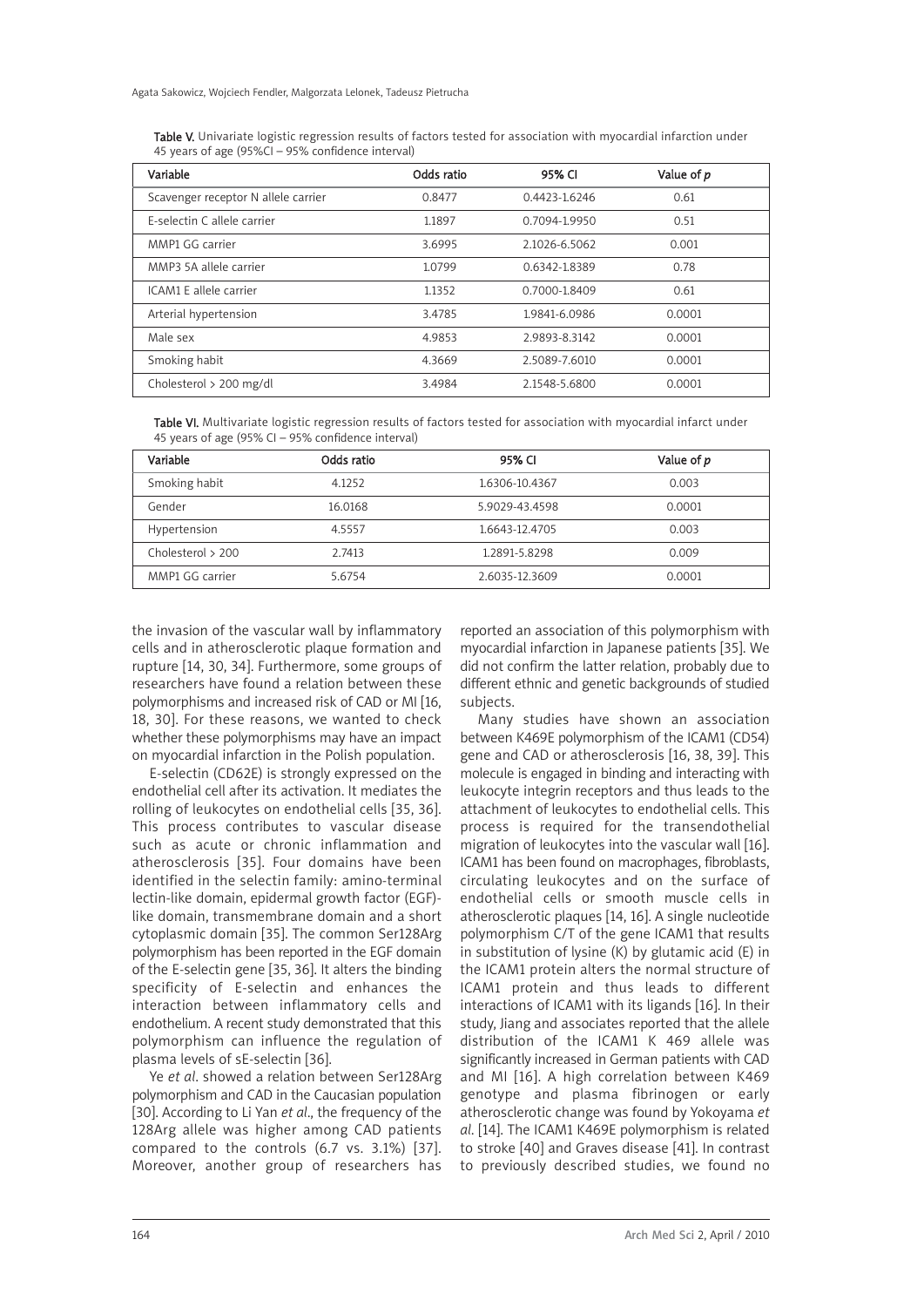correlation between MI and ICAM1 K469E polymorphism and our results are in agreement with the study of Sarecka-Hujar *et al.* [42]. According to Sarecka-Hujar *et al*., Polish carriers of one ICAM1 K469E polymorphism have no higher risk of MI but triple combinations among C677T MTHFR, K469E ICAM1 and G174C IL-6 polymorphisms increased the risk of CAD [42].

In the pathogenesis of cardiovascular disease and atherosclerosis, the main role is played by oxyLDL and their accumulation within blood vessel walls [43]. Many studies have indicated that oxyl DL induces endothelial dysfunction and leads to its activation [18, 44, 45]. This activation is related to expression of the scavenger receptor LOX1 (or OLR1) on endothelial cells. OxyLDL binding to the receptor stimulates endothelial cells to produce leukocyte adhesion molecules, chemokines, endothelin-1 and the superoxide anion [18, 43]. OLR1 can also bind red blood cells, apoptotic cells and activated platelets [18, 46]. OLR1 has not only been found on endothelial cells but is also expressed in macrophages, vascular smooth muscle cells (SMC), monocytes, cultured rat and human chondrocytes, and human INT-407 intestinal cells [18, 44]. Macrophages use the scavenger receptor to bind modified LDL and to transform themselves into foam cells, which form the main component of the atherosclerotic lesion [44]. In the OLR1 gene a G501C single nucleotide polymorphism was found by Tatsuguchi *et al.* [5, 18]. This polymorphism leads to the missense mutation of K167N, which is located at the C-type lectin-like domain in the extracellular portion of OLR1. This polymorphism may affect the affinity of interaction between Ox-LDL and OLR1 [19]. Some studies have pointed to a significant association of the 501C genotype of OLR1 with the risk of coronary artery disease or MI [5, 18, 19, 44, 47]. According to Tatsuguchi *et a*l., carriers of the C501 allele have significantly higher predisposition to MI 2.89 (95%CI 1.51-5.53) than GG homozygotes [18]. But Ohomori *et al*. and Trabetti *et al.* failed to show any relation between G501C genotype and acute myocardial infarction [48, 49]. Their observations were confirmed in the present study. This discrepancy may be related to a different genetic background in the population studied, or to the different selection of patients and healthy controls.

Our results show a relation between matrix metalloproteinase-1 promoter polymorphism and higher risk of MI in young Poles. This study showed that carriers of the GG (2G) allele have higher risk of MI than 1G homozygotes. We believe that a higher level of MMP1 can contribute to plaque instability. Nikkari *et al*. found that in human carotid arteries, MMP1 is expressed in advanced atherosclerotic plaques and this enzyme contributes to plaque

expansion, disruption and thrombosis [22]. MMP1 is the major collagenase that can cleave native collagen types I and III, components of the fibrous plaque cap [50]. MMP1 expression is significantly increased in atherosclerotic plaque which is characterized by a thin fibrous cap and a large lipid core. Studies have shown that carriers of –1607 insertion of G nucleotide (2G homozygotes) have over 20-fold higher transcriptional activity of MMP1 compared with 1G homozygotes. Rutter *et al.* have reported that 1G/2G polymorphism has an influence on binding of an Ets1 transcription factor by the creation of a core binding site for this factor [51].

Many researchers have suggested a positive correlation between increased MMP1 expression and atherosclerotic plaque rupture, which is the main cause of myocardial infarction [23, 25, 52]. Martin *et al*. reported a statistically significant association between carriers of the 2G polymorphism and increased risk of remodelling after MI [24].

The genetic data indicated that the MMP1 gene 1G/2G variations are strong candidates for coronary artery disease [50, 53]. Furthermore, Noijri *et al*. have found that 1G/2G MMP1 and 5A/6A MMP3 polymorphisms are in strong linkage disequilibrium and that the 5A-1G haplotype is associated with MI in Japanese [52].

MMP3 metalloproteinase possesses proteolytic activity on II, IV, and IX collagen, proteoglycans, laminin, fibronectin, gelatins and elastin [25]. The –1612 5A/6A polymorphism has an effect on MMP3 expression. Individuals with the 5A allele have higher gene expression than those with the 6A allele. This difference is related to different affinity for transcriptional repressor p50/p50. The higher promoter activity is the result of reduced binding of the transcriptional repressor [25, 54]. Thus the 6A allele is related to increased matrix protein deposition around an atherosclerotic lesion, whereas the 5A allele is associated with increased matrix degradation [11, 52]. Many studies have reported that 5A/5A homozygotes have higher predisposition to myocardial infarction [27, 52, 54]. According to Beyzade *et al*. and Terashima *et al*., carriers of the 5A allele have 1.5-2.0-fold higher risk of MI than non-carriers [27, 54]. However, our observations did not confirm this relation. The discrepancy could be due to the differences between the population groups and the environmental exposures.

## Acknowledgments

We are grateful to R. Dębiec MD and Ł. Polak PhD. for collecting blood samples from patients. We thank the police station from Lodz city for the recruitment of the control group. The research was supported by grant no. 502-19-859.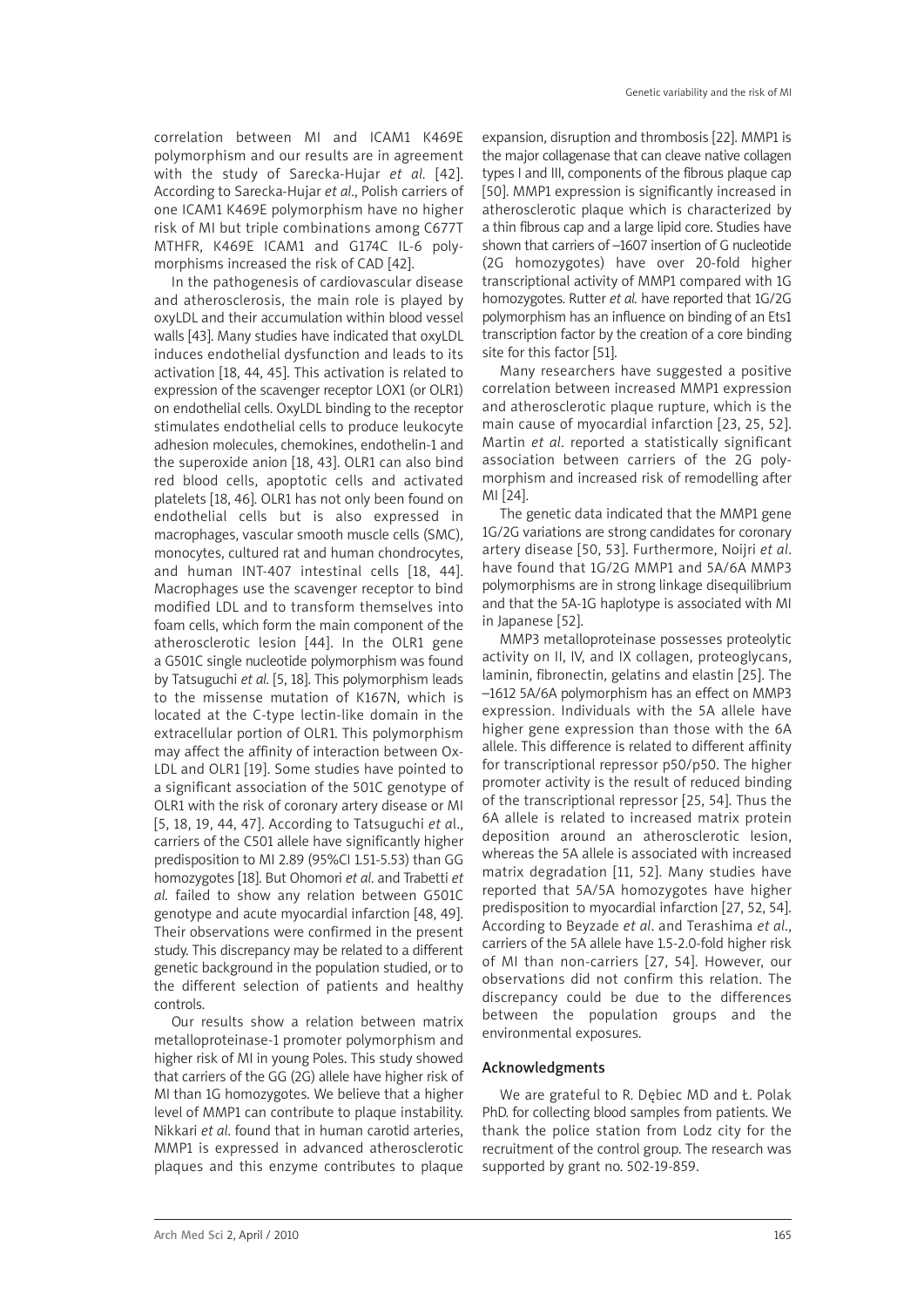Agata Sakowicz, Wojciech Fendler, Malgorzata Lelonek, Tadeusz Pietrucha

References

- 1. Żebrowski MR, Kierus A, Żebrowska A. Zawał serca jako proces immunologiczny [Polish]. Forum Kardiologów 2000; 4: 113-6.
- 2. Rosamond W, Flegal K, Furie K, et al. Heart disease and stroke statistics – 2008 update: a report from the American Heart Association Statistics Committee and Stroke Statistics Subcommittee. Circulation 2008; 117: e25-146.
- 3. Broeckel U, Hengstenberg C, Mayer B, et al. A comprehensive linkage analysis for myocardial infarction and its related risk factors. Nat Genet 2002; 30: 210-4.
- 4. Brydon L, Magid K, Steptoe A. Platelets, coronary heart disease, and stress. Brain Behav Immun 2006; 20: 113-9.
- 5. Mehta JL, Chen J, Hermonat PL, Romeo F, Novelli G. Lectinlike, oxidized low-density lipoprotein receptor-1 (LOX-1): a critical player in the development of atherosclerosis and related disorders. Cardiovasc Res 2006; 69: 36-45.
- 6. Wysocki H. Miażdżyca etiopatogeneza, aktualne zasady prewencji i terapii. Przew Lek 2004; 7: 80-8.
- 7. Doughty M, Mehta R, Bruckman D, et al. Acute myocardial infarction in the young. The University of Michigan experience. Am Heart J 2002; 143: 56-62.
- 8. Zdravkovic S, Wienke A, Pedersen NL, Marenberg ME, Yashin AI, De Faire U. Heritability of death from coronary heart disease: a 36-year follow-up of 20 966 Swedish twins. J Intern Med 2002; 252: 247-54.
- 9. Marenberg E, Neil R, Lisa FB, Birgitta F, de Ulf F. Genetic susceptibility to death from coronary heart disease in a study of twins. N Engl J Med 1994; 330: 1041-6.
- 10. Wienke A, Holm NV, Skytthe A, Yashin AI. The heritability of mortality due to heart diseases: a correlated frailty model applied to Danish twins. Twin Res 2001; 4: 266-74.
- 11. Zhou X, Huang J, Chen J, Su S, Chen R, Gu D. Haplotype analysis of the matrix metalloproteinase 3 gene and myocardial infarction in a Chinese Han population. The Beijing atherosclerosis study. Thromb Haemost 2004; 92: 867-73.
- 12. Rdzanek A, Kochman J, Pietrasik A, Wilczynska J, Rancic M, Opolski G. The prevalence of potentially unstable coronary lesions in patients with coronary artery disease – virtual histology study. Kardiol Pol 2008; 66: 244-50.
- 13. Thim T, Hagensen MK, Bentzon JF, Falk E. From vulnerable plaque to atherothrombosis. J Intern Med 2008; 263: 506-16.
- 14. Yokoyama H, Tahara H, Emoto M, et al. The K469E polymorphism of the intercellular adhesion molecule-1 gene is associated with plasma fibrinogen level in type 2 diabetes. Metabolism 2005; 54: 381-6.
- 15. Yoshida M, Takano Y, Sasaoka T, Izumi T, Kimura A. E-selectin polymorphism associated with myocardial infarction causes enhanced leukocyte-endothelial interactions under flow conditions. Arterioscler Thromb Vasc Biol 2003; 23: 783-8.
- 16. Jiang H, Klein RM, Niederacher D, et al. C/T polymorphism of the intercellular adhesion molecule-1 gene (exon 6, codon 469). A risk factor for coronary heart disease and myocardial infarction. Int J Cardiol 2002; 84: 171-7.
- 17. Wenzel K. Functional characterization of atherosclerosisassociated Ser128Arg and Leu554Phe E-selectin mutations. Biol Chem 1999; 380: 661-7.
- 18. Tatsuguchi M, Furutani M, Hinagata J, et al. Oxidized LDL receptor gene (OLR1) is associated with the risk of myocardial infarction. Biochem Biophys Res Commun 2003; 303: 247-50.
- 19. Hattori H, Sonoda A, Sato H, et al. G501C polymorphism of oxidized LDL receptor gene (OLR1) and ischemic stroke. Brain Res 2006; 1121: 246-9.
- 20. Ghilardi G, Biondi ML, DeMonti M, Turri O, Guagnellini E, Scorza R. Matrix metalloproteinase-1 and matrix metalloproteinase-3 gene promoter polymorphisms are associated with carotid artery stenosis. Stroke 2002; 33: 2408-12.
- 21. Medley TL, Kingwell BA, Gatzka CD, Pillay P, Cole TJ. Matrix metalloproteinase-3 genotype contributes to age-related aortic stiffening through modulation of gene and protein expression. Circ Res 2003; 92: 1254-61.
- 22. Nikkari ST, O'Brien KD, Ferguson M, et al. Intersitial collagenase (MMP-1) expression in human carotid Atherosclerosis. Circulation 1995; 92: 1393-8.
- 23. Pearce E, Tregouet DA, Samnegard A, et al. Haplotype effect of the matrix metalloproteinase-1 gene on risk of myocardial infarction. Circ Res 2005; 97: 1070-6.
- 24. Martin TN, Penney DE, Smith JA, Groenning BA, Dargie HJ, Hillis GS. Matrix metalloproteinase-1 promoter polymorphisms and changes in left ventricular volume following acute myocardial infarction. Am J Cardiol 2004; 94: 1044-6.
- 25. Ye S. Influence of matrix metalloproteinase genotype on cardiovascular disease susceptibility and outcome. Cardiovasc Res 2006; 69: 636-45.
- 26. Liu PY, Chen JH, Li YH, Wu HL, Shi GY. Synergistic effect of stromelysin-1 (matrix metallo-proteinase-3) promoter 5A/6A polymorphism with smoking on the onset of young acute myocardial infarction. Thromb Haemost 2003; 90: 132-9.
- 27. Terashima M, Akita H, Kanazawa K, et al. Stromelysin promoter 5A/6A polymorphism is associated with acute myocardial infarction. Circulation 1999; 99: 2717-9.
- 28. De Backer G, Ambrosioni E, Borch-Johnsen K, et al. European guidelines on cardiovascular disease prevention in clinical pracice. Eur Heart J 2003; 24: 1601-10.
- 29. World Health Organizations, International Society of Hypertension Writin Group. 2003 World Health Organization (WHO)/International Society of Hypertension (ISH) statement on management of hypertension. J Hypertens 2003; 21: 1983-92.
- 30. Ye SQ, Usher D, Virgil D, Zhang LQ, Yochim SE, Gupta R. A PstI polymorphism detects the mutation of serine128 to arginine in CD 62E gene – a risk factor for coronary artery disease. J Biomed Sci 1999; 6: 18-21.
- 31. Trabetti E, Biscuola M, Cavallari U, et al. On the association of the oxidised LDL receptor 1 (OLR1) gene in patients with acute myocardial infarction or coronary artery disease. Eur J Hum Genet 2006; 14: 127-30.
- 32. Dunleavey L, Beyzade S, Ye S. Rapid genotype analysis of the matrix metalloproteinase-1 gene 1G/2G polymorphism that is associated with risk of cancer. Matrix Biol 2000; 19: 175-7.
- 33. Agostino G, Corradino M, Concetta I, et al. Genetic variation in human stromelysin gene promoter and common carotid geometry in healthy male subjects. Arterioscler Thromb Vasc Biol 2000; 20: 1600.
- 34. Vohra RS, Murphy JE, Walker JH, Ponnambalam S, Homer-Vanniasinkam S. Atherosclerosis and the lectin-like OXidized low-density lipoprotein scavenger receptor. Trends Cardiovasc Med 2006; 16: 60-4.
- 35. Masayuki Yoshida YTTSTIAK. E-selectin polymorphism associated with myocardial infarction causes enhanced leukocyte-endothelial interactions dunder flow conditions. Atheroscler Thromb Vasc Biol 2003; 23: 783-8.
- 36. Jilma B, Marsik C, Kovar F, Wagner OF, Jilma-Stohlawetz P, Endler G. The single nucleotide polymorphism Ser128Arg in the E-selectin gene is associated with enhanced coagulation during human endotoxemia. Blood 2005; 105: 2380-3.